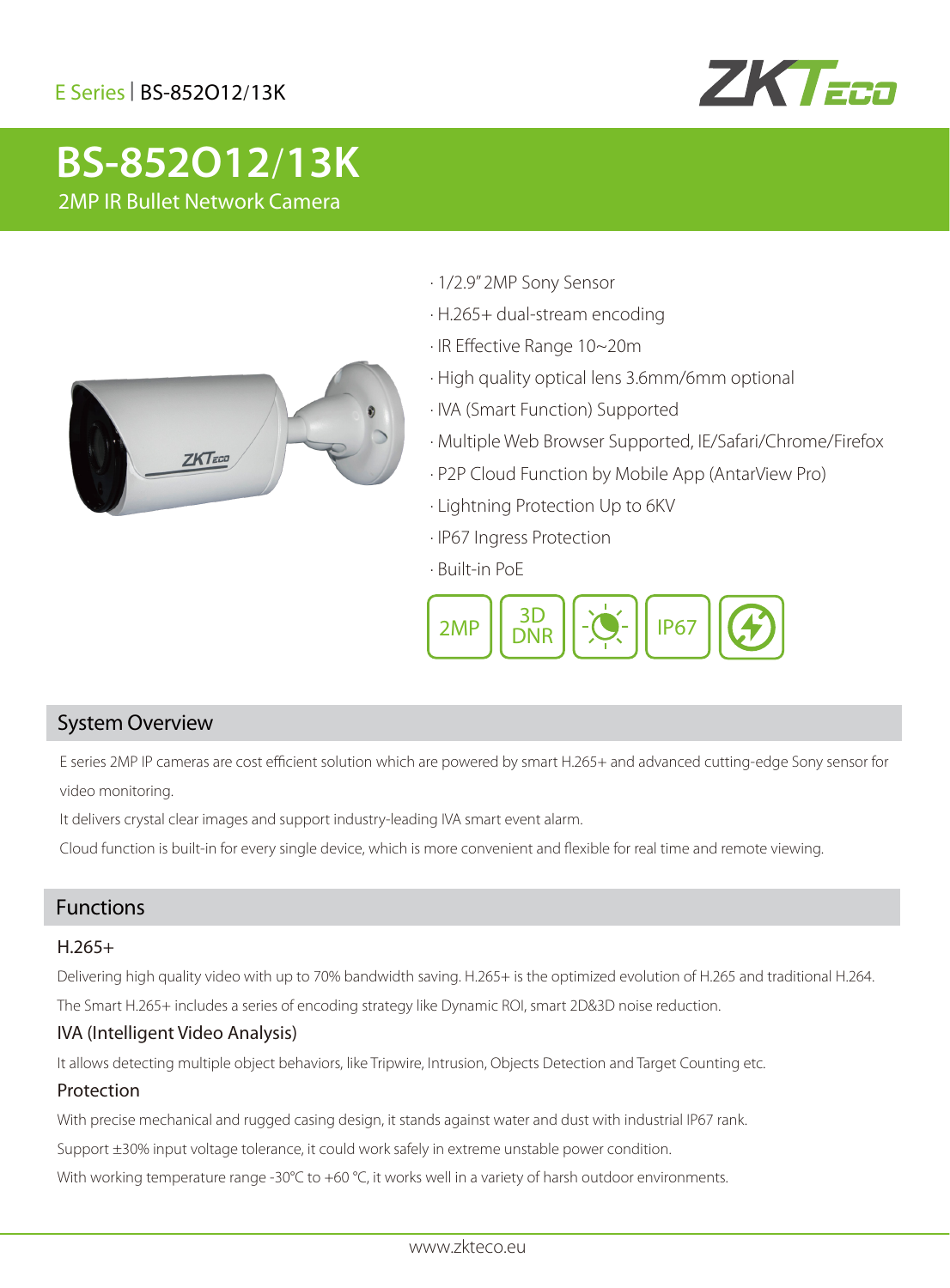### Technical Parameters

### Camera

| Model                   | BS-852012K                               | BS-852013K | Flash/DDR          | 16MB/256MB     |            |
|-------------------------|------------------------------------------|------------|--------------------|----------------|------------|
| Image Sensor            | 1/2.9" 2MP Sony Sensor                   |            | S/N Ratio          | More than 52dB |            |
| Min. Illumination       | 0.05Lux/F2.0 (color)<br>0 Lux with IR on |            | <b>IR Distance</b> |                | $10 - 20m$ |
|                         |                                          |            | IR LED No          |                |            |
| <b>Effective Pixels</b> | 1920(H)* 1080(V)                         |            |                    |                |            |
| Lens                    |                                          |            |                    |                |            |
| Focal Length            | 3.6 <sub>mm</sub>                        | 6mm        | <b>FOV</b>         | $93^\circ$     | $57^\circ$ |

F2.0

### Video

Aperture

| Compression              | H.265/H.264                                     | <b>WDR</b>             | <b>DWDR</b>                                                         |
|--------------------------|-------------------------------------------------|------------------------|---------------------------------------------------------------------|
| Resolution               | 1080P(1920x1080)/1.3MP(1280x960)/720P(1280x720) | Day/Night              | Auto(ICR)/Color/B/W                                                 |
|                          | D1(720x576)Q720P(640x360)/CIF(352x288)          | <b>White Balance</b>   | Supported                                                           |
| <b>Bit Rate Control</b>  | <b>CBR/VBR</b>                                  | Defog                  | Supported                                                           |
| <b>Bit Rate</b>          | 16Kbps-8Mbps                                    | <b>Noise Reduction</b> | 3D DNR                                                              |
| Streaming                | Dual stream                                     | Mirror                 | Supported                                                           |
| <b>Frame Rate</b>        |                                                 | Flip                   | Supported                                                           |
|                          | Main stream: 1920x1080(1~25/30fps)              | <b>BLC</b>             | Supported                                                           |
|                          | Sub stream: 720x576(1~25/30fps)                 | <b>ROI</b>             | Support 4 fixed region for main<br>stream and sub stream separately |
| Digital Zoom             | 12x                                             | Anti-flicker           | Supported                                                           |
| <b>Audio Compression</b> | G.711u                                          | <b>Privacy Mask</b>    | 4 Areas                                                             |

### Alarm & Audio

| <b>Video Detection</b> | Motion Detection. Video Shelter | <b>IVA</b> | Tripwire/Intrusion/Object Left/Missing/ |
|------------------------|---------------------------------|------------|-----------------------------------------|
| Audio                  | N/A                             |            | Target Counting                         |

## Network

| Ethernet          | 1 RJ-45 port(10/100Mbps)                                                                      | Web Broswers | IE/Firefox/Chrome/Safari   |
|-------------------|-----------------------------------------------------------------------------------------------|--------------|----------------------------|
| Protocols         | TCP/IP, UDP, HTTP, IGMP, ICMP, DHCP, RTP/RTSP,DNS,<br>DDNS, FTP, NTP, PPPoE, UPNP, SMTP, SNMP | <b>VMS</b>   | AntarVis 2.0               |
|                   |                                                                                               | Mobile App   | AntarView Pro              |
| Onvif             | Onvif Profile S                                                                               | Platform     | Mac OS/Windows/IOS/Android |
| Max. Online Users |                                                                                               |              |                            |

### General

| Working Temperature      | $-30^{\circ}$ C ~ +60 $\circ$ | Ingress Protection  | <b>IP67</b>                   |
|--------------------------|-------------------------------|---------------------|-------------------------------|
| <b>Working Humidity</b>  | $10 - 90\%$                   | <b>Dimensions</b>   | 160.3 (L)*63.4 (W)*64.5 (H)mm |
| Power Supply             | PoE, IEEE802.3af              | Net Weight          | 0.3KG                         |
|                          | DC12V±10%                     | <b>Gross Weight</b> | 0.45KG                        |
| <b>Power Consumption</b> | $<$ 3W                        |                     |                               |